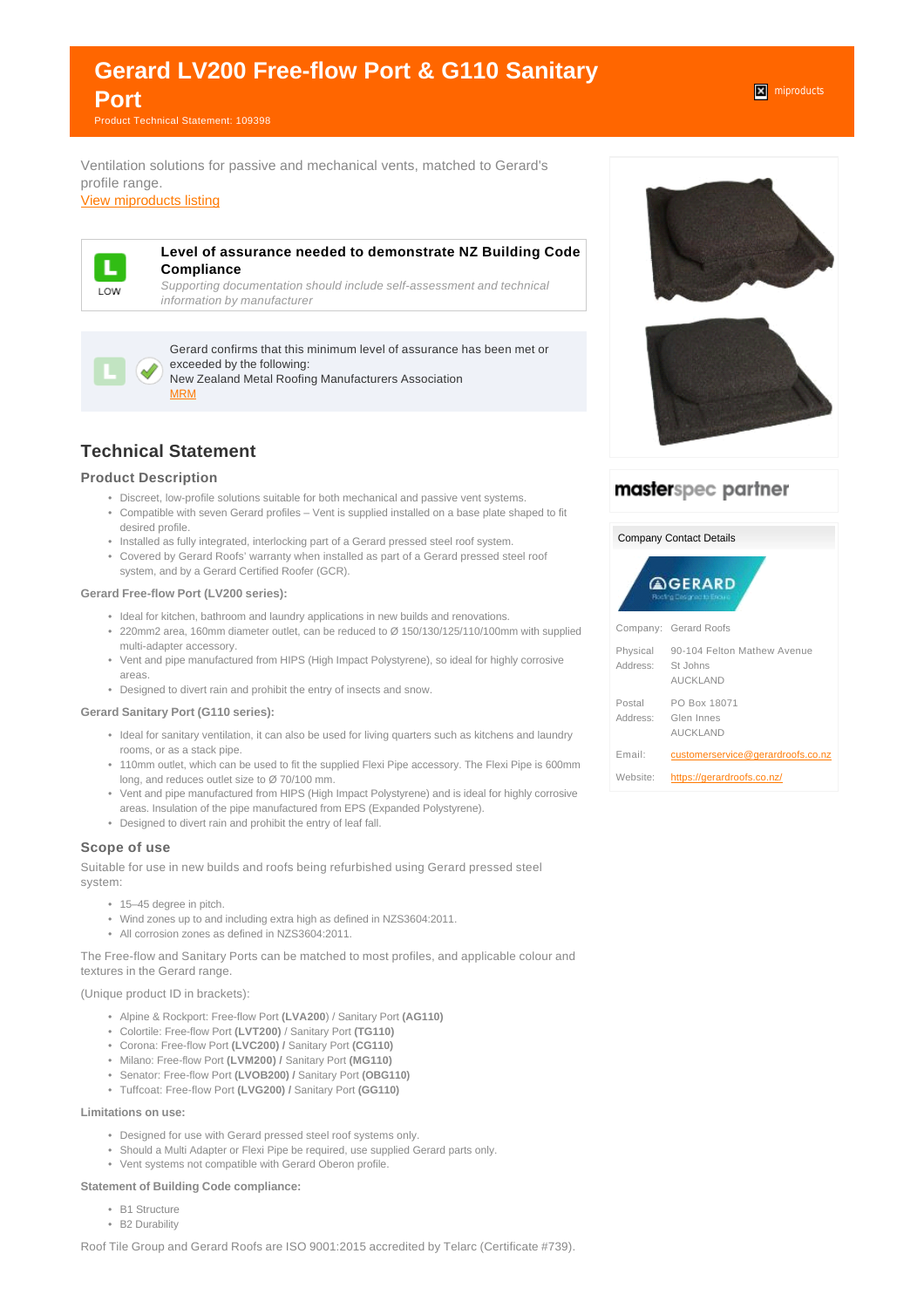# **Gerard LV200 Free-flow Port & G110 Sanitary**

# **Port**

Product Technical Statement: 109398

## Certified since 1995.

#### **In-service history:**

Gerard Roofs have been supplying passive flow roof vents for Gerard pressed steel roof systems worldwide, for over 30 years.

The Gerard Free-flow Port (LV200 series), and Sanitary Port (G110 series) are new solutions for the New Zealand market, imported from Europe.

#### **New Zealand Building Code (NZBC)**

The product will, if employed in accordance with the supplier's installation and maintenance requirements, assist with meeting the following provisions of the building code:

- **Clause B1 Structure:** Performance B1.3.1, B1.3.2, B1.3.3, B1.3.3(a), B1.3.3(b), B1.3.3(c), B1.3.3 (d), B1.3.3(e), B1.3.3(f), B1.3.3(g), B1.3.3(h), B1.3.3(i), B1.3.3(j), B1.3.3(k), B1.3.3(l), B1.3.3(m), B1.3.3(n), B1.3.3(o), B1.3.3(p), B1.3.3(q), B1.3.3(r), B1.3.4, B1.3.4(a), B1.3.4(b), B1.3.4(c), B1.3.4 (d), B1.3.4(e), B1.3.5, B1.3.6, B1.3.6(a), B1.3.6(b), B1.3.7, B1.3.7(a), B1.3.7(b), B1.3.7(c)
- **Clause B2 Durability:** Performance B2.3.1, B2.3.1(a), B2.3.1(b), B2.3.1(c), B2.3.2, B2.3.2(a), B2.3.2(b)
- **Clause E1 Surface water:** Performance E1.3.1, E1.3.2, E1.3.3, E1.3.3(a), E1.3.3(b), E1.3.3(c), E1.3.3(d), E1.3.3(e), E1.3.3(f)
- **Clause E2 External moisture:** Performance E2.3.1, E2.3.2, E2.3.3, E2.3.4, E2.3.5, E2.3.6, E2.3.7, E2.3.7(a), E2.3.7(b), E2.3.7(c)

#### **Notes**

#### **Statement of Building Code compliance**

The system if designed, used, installed and maintained in accordance with supporting technical information and additional conditions and limitations will meet the following provisions of the New Zealand Building Code:

- B1 Structure
- B2 Durability

Gerard Roofs have been supplying passive flow roof vents for Gerard pressed steel roof systems worldwide for over 30 years.

The Gerard Free-flow Port (LV200 series), and Sanitary Port (G110 series) are new solutions for the New Zealand market, imported from Europe.

Roof Tile Group and Gerard Roofs are ISO 9001:2015 accredited by Telarc (Certificate #739). Certified since 1995.

#### **Evidence**

The product meets the requirements set out in the following documents, or relevant parts of cited standards within the documents:

Visit the Gerard Roofs [Document Library](https://gerardroofs.co.nz/page/2045/technical-resources) to access the following:

#### **Product assurance**

- Product Technical Statement & Building Code compliance (B1, B2, E1, E2)
- ISO 9001 Certification (2019)

#### **Technical notes**

- Product Technical Statements for Gerard Free-flow Ports LVA200; LVT200; LVC200; LVM200; LVOB200; LVG200
- Product Technical Statements for Gerard Sanitary Ports AG110; TG110; CG110; MG110; OBG110; GG110

#### **Supporting Evidence**

The product has and can make available the following additional evidence to support the above statements:

> New Zealand Metal Roofing Manufacturers Association [MRM](websupergoo:/link-22643.htm)

## **Use in Service History**

Gerard Roofs has been supplying passive flow roof vents for Gerard pressed steel roof systems worldwide, for over 30 years.

The Gerard Free-flow Port (LV200 series) and Sanitary Port (G110) are new solutions for the New Zealand market, imported from Europe.

# **Product Criteria**

#### **Design requirements**

**Gerard Free-flow Port (LV200):**

The Gerard Free-flow Port (LV200 series) can be used for both new builds, and roof refurbishments, and provides an outlet for both passive and mechanically vented spaces.